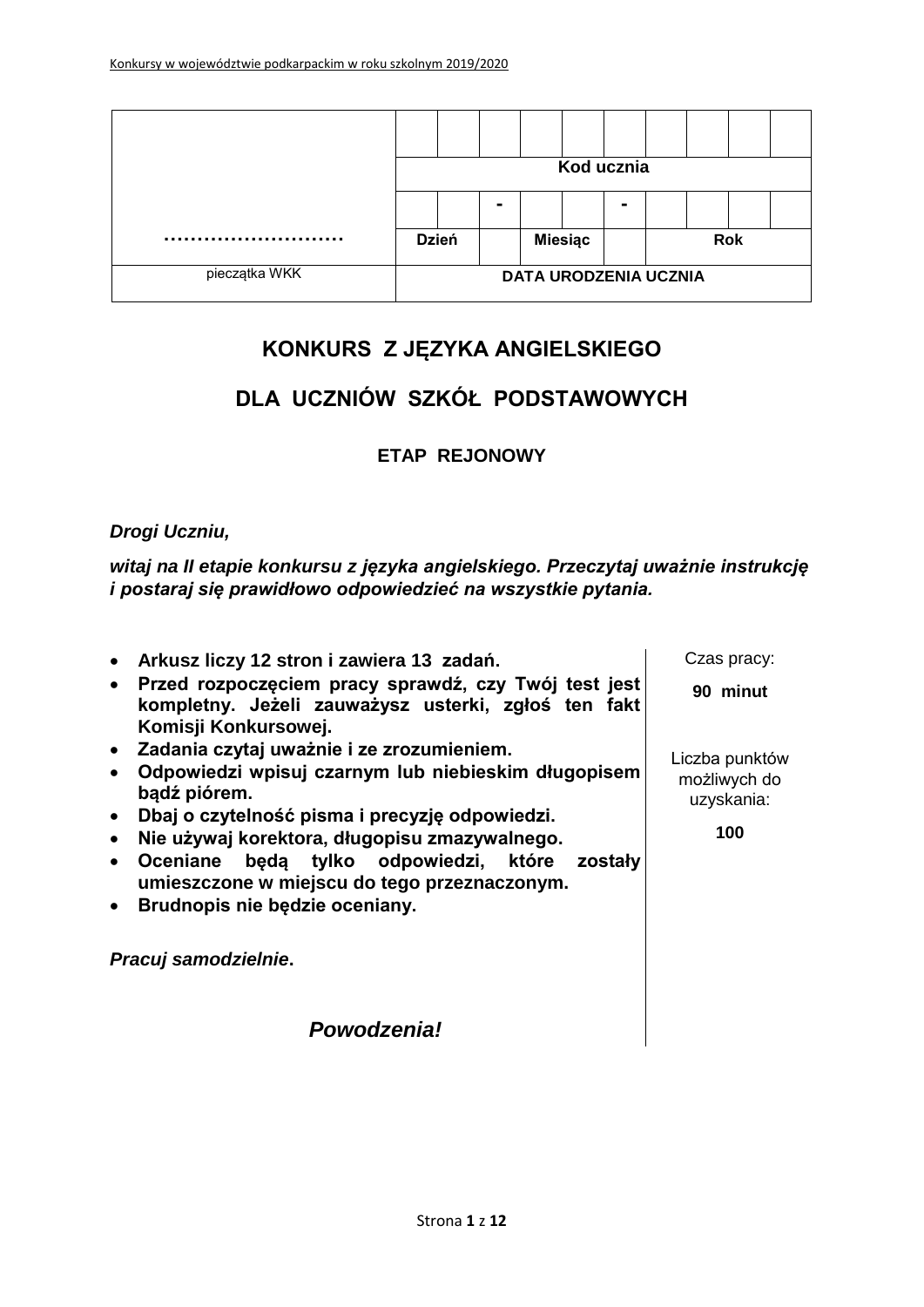*Przeczytaj poniższy tekst. Na podstawie treści tekstu zdecyduj, czy podane zdania 1-5 są prawdziwe (True) czy fałszywe (False). Zakreśl odpowiednio literę T lub F. Za każdą poprawną odpowiedź otrzymasz 1 punkt.*

#### REALITY TELEVISION

Reality television is a genre of television programming which, it is claimed, presents unscripted dramatic or humorous situations, documents actual events, and features ordinary people rather than professional actors. It could be described as a form of artificial or "heightened" documentary. Although the genre has existed in some form or another since the early years of television, the current explosion of popularity dates from around 2000.

Reality television covers a wide range of television programming formats, from game or quiz shows which resemble the frantic, often demeaning programmes produced in Japan in the 1980s and 1990s (a modern example is Gaki no tsukai), to surveillance - focused productions such as Big Brother.

Critics say that the term "reality television" is somewhat of a misnomer and that such shows frequently portray a modified and highly influenced form of reality, with participants put in exotic locations or abnormal situations, sometimes coached to act in certain ways by offscreen handlers, and with events on screen manipulated through editing and other postproduction techniques.

Part of reality television's appeal is due to its ability to place ordinary people in extraordinary situations. Reality television also has the potential to turn its participants into national celebrities, outwardly in talent and performance programs such as Pop Idol, though frequently Survivor and Big Brother participants also reach some degree of celebrity.

Some commentators have said that the name "reality television" is an inaccurate description for several styles of program included in the genre. In competition-based programs such as Big Brother and Survivor, and other special-living-environment shows like The Real World, the producers design the format of the show and control the day-to-day activities and the environment, creating a completely fabricated world in which the competition plays out. Producers specifically select the participants, and use carefully designed scenarios, challenges, events, and settings to encourage particular behaviours and conflicts. Mark Burnett, creator of Survivor and other reality shows, has agreed with this assessment, and avoids the word "reality" to describe his shows; he has said, "I tell good stories. It really is not reality TV. It really is unscripted drama."

| 1. Reality television has been popular since well before 2000.                      |     |
|-------------------------------------------------------------------------------------|-----|
| 2. Big Brother was first produced in Japan.                                         | T/F |
| 3. Reality TV is criticized because of its inaccurate name.                         | T/F |
| 4. Pop Idol is more likely to turn its participants into celebrities than Survivor. | T/F |
| 5. Mark Burnett is a critic of reality TV.                                          | T/F |
|                                                                                     |     |

**\_\_\_\_\_ / 5 pkt**

https://www.usingenglish.com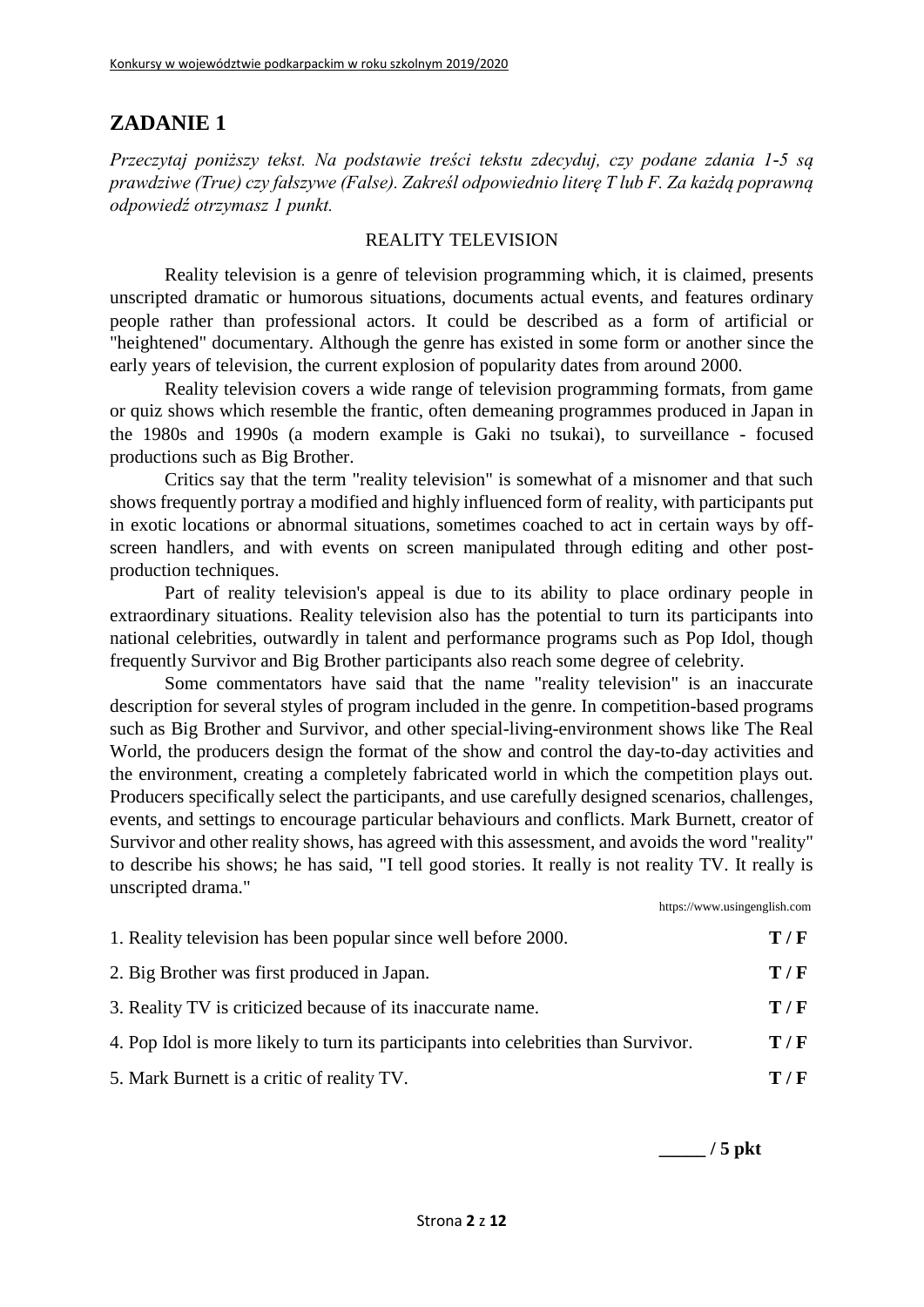*Uzupełnij każde z poniższych zdań jednym wyrazem. Liczba kresek odpowiada liczbie liter w brakującym wyrazie. Pierwsza litera brakującego słowa została podana. Wymagana jest całkowita poprawność ortograficzna wpisywanych odpowiedzi. Za każdą poprawną odpowiedź otrzymasz 1 punkt.*

PRZYKŁAD: *My d \_\_ \_\_ \_\_ \_\_ is to become a famous actress.*

*ODPOWIEDŹ: dream*

- 1. It is not easy to pay **a b** to the teacher in a noisy classroom.
- 2. A journey by sea is called a  $\mathbf{v}$  <u>—  $\phantom{0}$   $\phantom{0}$  —</u>.
- 3. Jack was trying to **o \_\_ \_\_ \_\_ \_\_ \_\_ \_\_ \_\_** another car driver when he suddenly crashed**.**
- 4. When Mark goes to a party, he always wears a **b** i.e.
- 5. Yesterday I was given a parking ticket by a traffic  $\mathbf{w}$  \_\_ \_ \_ \_ \_
- 6. We are sorry, but the skirt you want is not **a \_\_ \_\_ \_\_ \_\_ \_\_ \_\_ \_\_ \_\_** in purple.
- 7. It is not a good idea to mix patterns, so wear a floral blouse but a **p\_\_ \_\_ \_\_ \_\_** skirt with it.
- 8. In my opinion, no recording can be as good as a l concert.
- 9. A small brown duck was swimming on the pond and  $\mathbf{q} = \mathbf{q} = \mathbf{q} = \mathbf{q}$  loudly.
- 10. This clock **r\_\_ \_\_ \_\_** on two small batteries.

**\_\_\_\_\_\_\_\_\_ / 10 pkt**

### **ZADANIE 3**

*Z podanych możliwości wybierz i podkreśl tę, która pasuje do podanego zdania. Za każdą poprawną odpowiedź otrzymasz 1 punkt.*

PRZYKŁAD: *My sister works as a ……………… . She answers the phone and makes coffee for her boss.*

|    | a) assistant  | b) secretary | c) waitress                                        | d) servant |  |
|----|---------------|--------------|----------------------------------------------------|------------|--|
| 1. |               |              | Most students have quite a good sense of their own |            |  |
|    | a) idea       | b) grasp     | c) information                                     | d) ability |  |
|    |               |              |                                                    |            |  |
|    | think<br>a)   | b) feel      | c) believe                                         | d) view    |  |
| 3. |               |              |                                                    |            |  |
|    | bruised<br>a) | b) bandaged  | c) fractured                                       | d) bent    |  |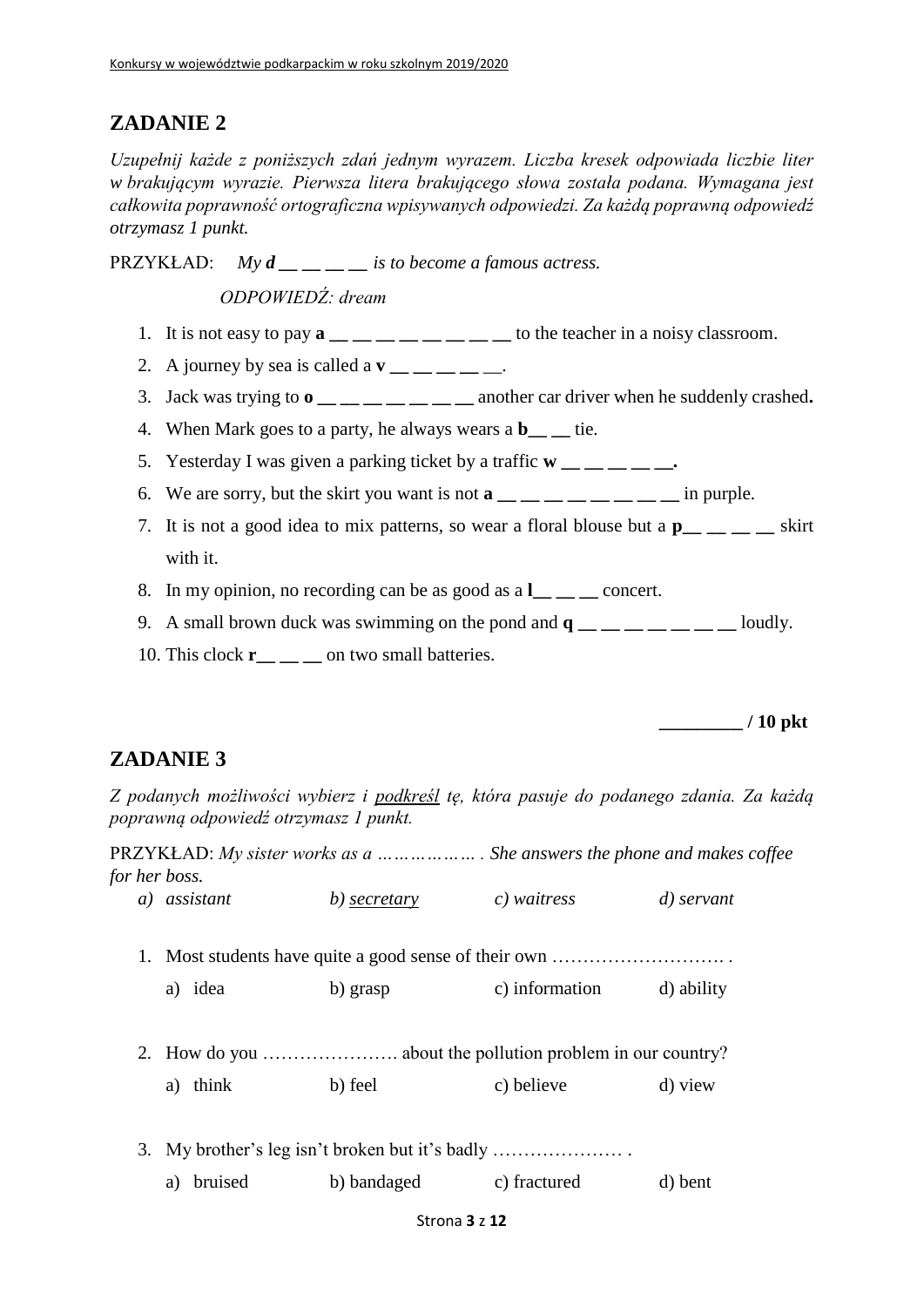- 4. I had lost the keys to my house so I had to climb in ……………………. the window.
	- a) with b) by c) to d) through
- 5. Is Rebecca married or ………………….? I don't want to ask her.
	- a) spinster b) alone c) single d) lonely

**\_\_\_\_\_\_\_ / 5 pkt**

### **ZADANIE 4**

*W podanych poniżej zdaniach odszyfruj słowa zapisane tłustym drukiem, których litery zostały pomieszane. Wpisz odgadnięte wyrazy w wyznaczone miejsca w zdaniach. Wymagana jest całkowita poprawność ortograficzna wpisywanych odpowiedzi. Za każdą poprawną odpowiedź otrzymasz 1 punkt.*

PRZYKŁAD: A **TICMANRO OCMYED** *……………………* is a love story but it's funny, too.

#### ODPOWIEDŹ: *romantic comedy*

- 1. Matthew always pays for everyone when we go out. He's so **runsgeoe** …………….…….… .
- 2. Paul sings every Sunday in the local church **ihroc** ………………….. .
- 3. He was too tired to **cukpna** ……………………. his suitcase and hang his clothes in the wardrobe.
- 4. I had severe toothache and half of my face was badly **ewlosln** ………………………. .
- 5. My sister **uthatg** ……………………. me how to draw. She said I was a fast learner.

**\_\_\_\_\_\_\_\_\_\_ / 5 pkt**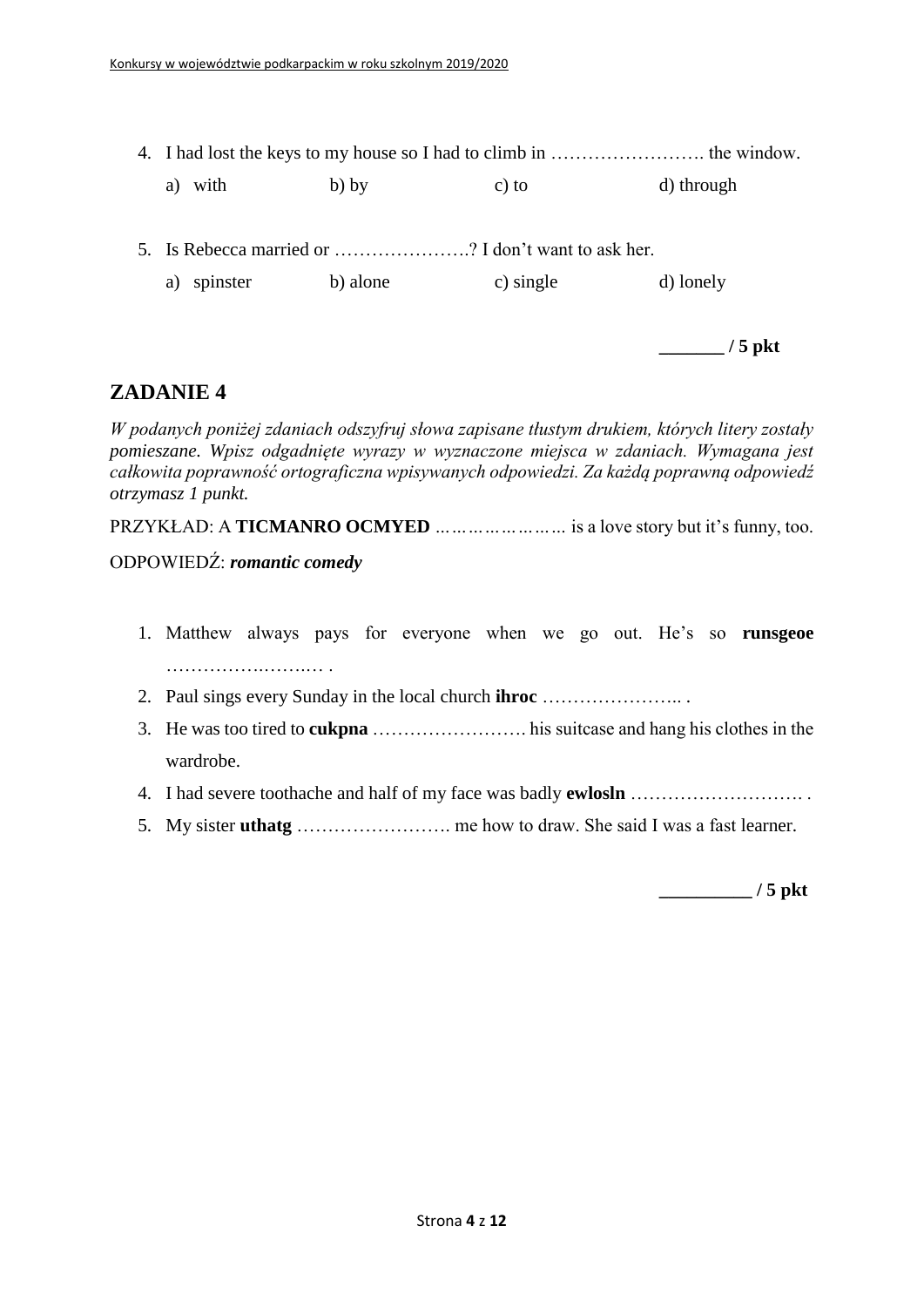*Uzupełnij każde z poniższych zdań jednym wyrazem, aby było ono logiczne i poprawne gramatycznie. Wymagana jest całkowita poprawność ortograficzna wpisywanych odpowiedzi. Za każdą poprawną odpowiedź otrzymasz 1 punkt.*

PRZYKŁAD: *Is Mark interested ……………………. astronomy?*

#### ODPOWIEDŹ: *in*

- 1. Andrew acts as ……………………… he was the most important person here.
- 2. What's the answer if you multiply 16 ………………….. 18?
- 3. Soldiers often put their lives ……………………. risk to rescue other people.
- 4. It's very ……………………… of character for Greg to behave like that.
- 5. Our previous dog never got …………………………….. to sleeping in its kennel.
- 6. The fire brigade arrived and soon ………………………….. out the fire.
- 7. You have to……………………………… in an hour before the plane leaves.
- 8. …………………….. up the sleeves of your shirt and get down to work!
- 9. It's very important! It's a matter of life and …………………………….. .
- 10. Unfortunately, I was told that fishing in the lake was ………………………….. the law.

**\_\_\_\_\_\_\_\_\_ / 10 pkt**

### **ZADANIE 6**

*W poniższych zdaniach z podanych trzech możliwości wybierz i podkreśl właściwą. Za każdą poprawną odpowiedź otrzymasz 1 punkt.*

PRZYKŁAD: *There are some / any / none eggs in the fridge.*

- 1. I like this painting but I can't stand its ugly **stretch / square / frame**.
- 2. The climbers sheltered in a **cave / slope / cliff** during the storm.
- 3. Please, don't push her! It's very **rude / bad-tempered / unsympathetic.**
- 4. I'd like to eat more of this cake, but it's very **fat / fattened / fattening**.
- 5. Many factories break the anti-pollution laws and **put up with it / come round to it / get away with it**.
- 6. Dad has been digging the garden and now his back **pains / injures / aches**.
- 7. Matt made his **treasure / fortune / pension** buying and selling property.
- 8. The two old ladies were **stolen / attacked / robbed** of their purses.
- 9. It's time for a break. The bell has **rung / struck / called.**
- 10. I prefer **self-made / housemade / homemade** jam to the jam you buy in shops.

**\_\_\_\_\_\_\_ / 10 pkt**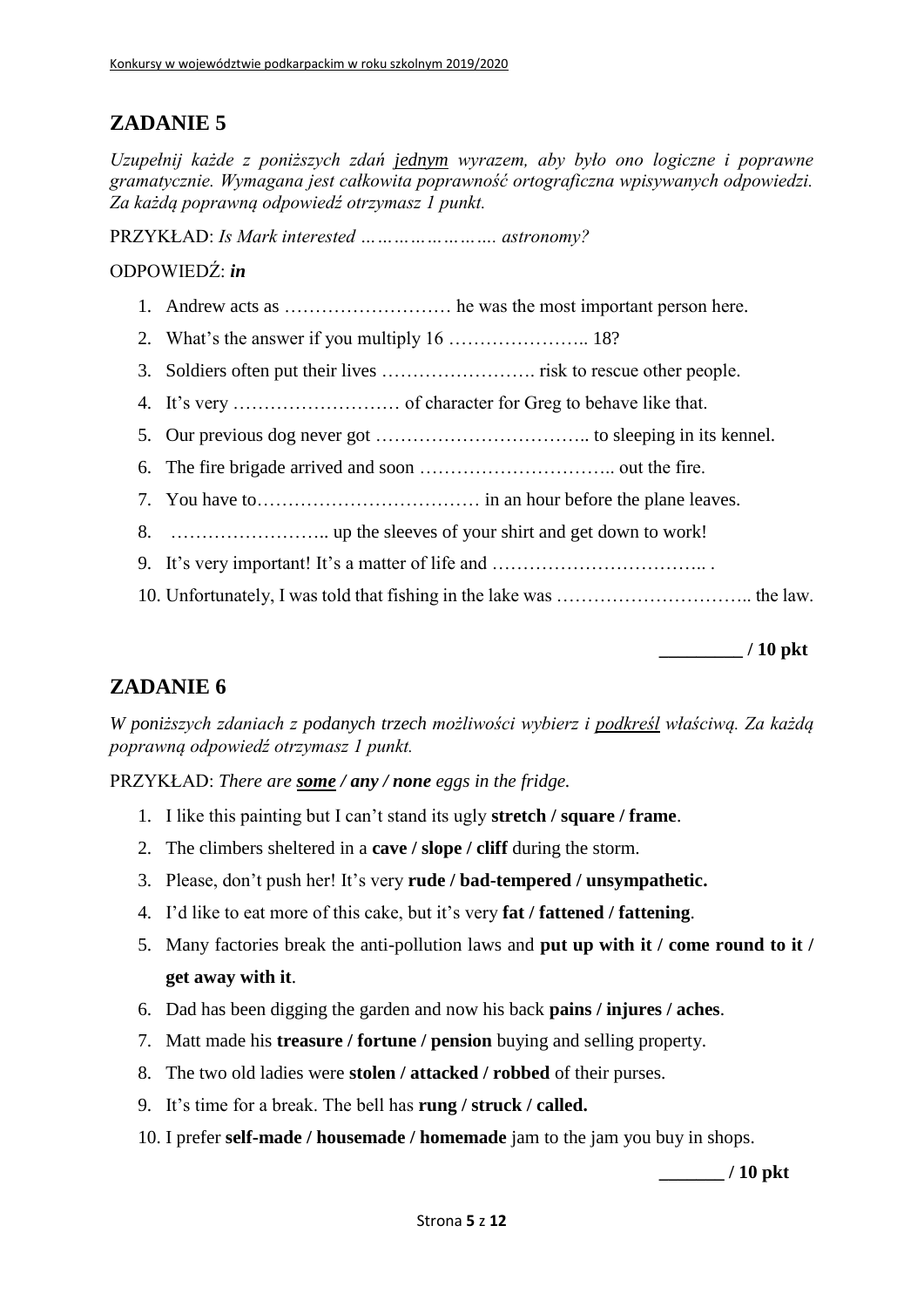*Przetłumacz na język angielski fragmenty zdań podane w nawiasach tak, aby otrzymać logicznie i gramatycznie poprawne zdania. Liczby należy wpisywać słownie. Wymagana jest całkowita poprawność ortograficzna wpisywanych odpowiedzi. Za każdą poprawną odpowiedź otrzymasz 1 punkt.*

| ODPOWIEDŹ: Don't tell                                                                       |                        |
|---------------------------------------------------------------------------------------------|------------------------|
|                                                                                             |                        |
|                                                                                             |                        |
|                                                                                             |                        |
| leave the classroom.                                                                        |                        |
|                                                                                             |                        |
|                                                                                             |                        |
| it is salty enough.                                                                         |                        |
|                                                                                             |                        |
| exercises. It's just not possible.                                                          |                        |
|                                                                                             |                        |
|                                                                                             |                        |
| had left her phone at home.                                                                 |                        |
| 6. Yesterday Sue bought a new flat and she said it was completely empty so she will need to |                        |
|                                                                                             |                        |
|                                                                                             |                        |
| contract, read it very carefully.                                                           |                        |
|                                                                                             |                        |
|                                                                                             |                        |
| faster it will grow.                                                                        |                        |
|                                                                                             |                        |
|                                                                                             |                        |
|                                                                                             | $\frac{1}{2}$ / 10 pkt |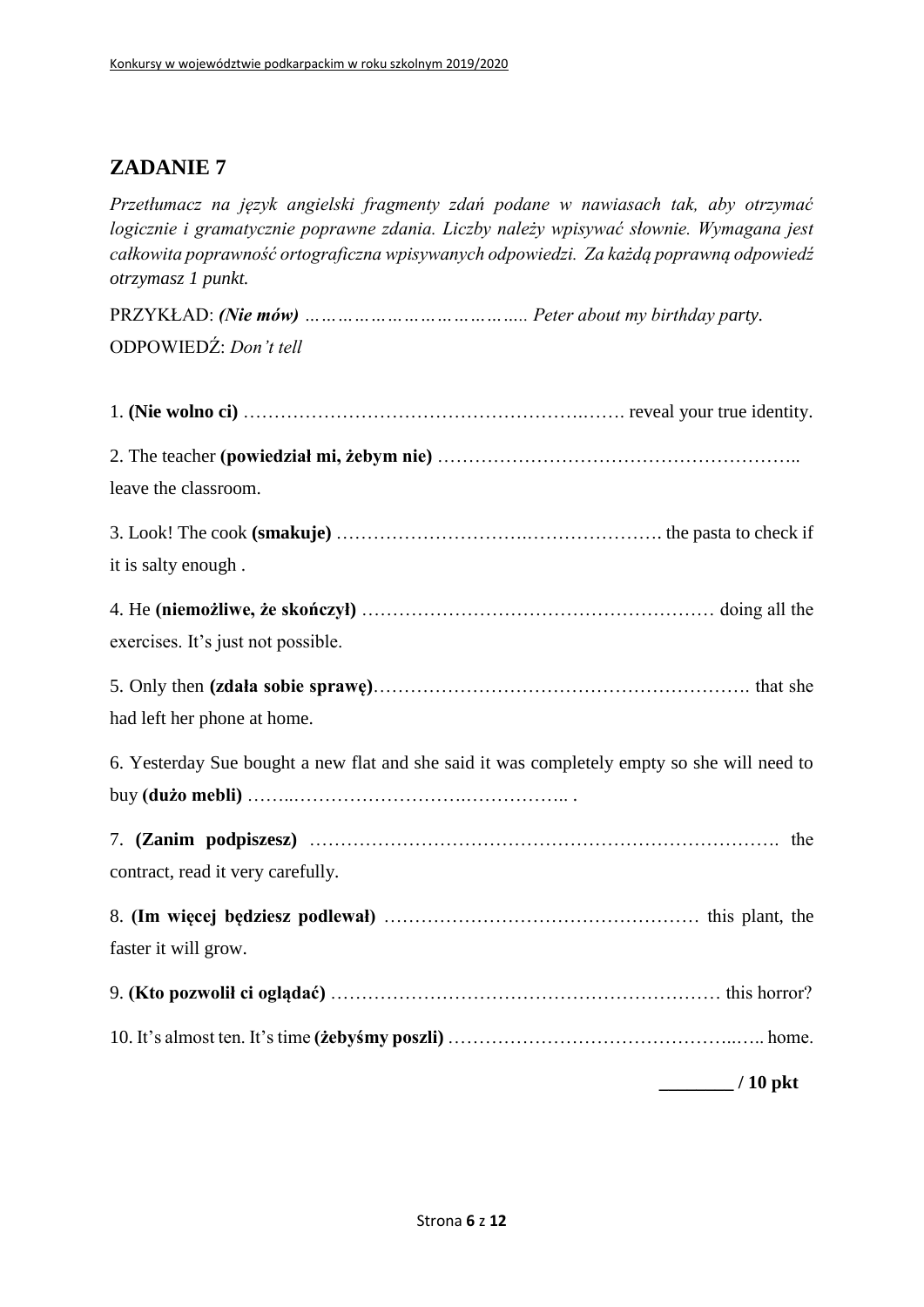*Z podanych trzech możliwości wybierz i podkreśl właściwą. Za każdą poprawną odpowiedź otrzymasz 1 punkt.*

PRZYKŁAD: *I really hate do / to do / doing the housework.*

- 1. What a pity! I wish we **don't have to / didn't have to / wouldn't have to** leave. I've just started to enjoy myself.
- 2. If he hadn't cheated during the exam, he **hadn't been / wouldn't be / wouldn't have been** in trouble now.
- 3. Michael comes from Witney, **that / who / which** is near Oxford.
- 4. I'd rather you **don't come / didn't come / haven't come** late to work!
- 5. According to the schedule, the removal vans **will arrive / arrive / have arrived** at noon, so be here on time!

**\_\_\_\_\_\_\_\_\_\_ / 5 pkt**

# **ZADANIE 9**

*Uzupełnij drugie zdanie tak, aby znaczyło to samo, co pierwsze. Wykorzystaj podany wyraz nie zmieniając jego formy. Użyj od dwóch do pięciu wyrazów, wliczając podany wyraz. Formy skrócone traktowane są jako jeden wyraz. Wymagana jest całkowita poprawność ortograficzna i gramatyczna wpisywanych odpowiedzi. Za każdą poprawną odpowiedź otrzymasz 1 punkt.*

PRZYKŁAD: *I started learning Spanish six years ago.*

### *BEEN*

ODPOWIEDŹ: *I ….have been learning Spanish….for six years.*

1. Irene can do better work.

### **CAPABLE**

Irene ……………………………………………………………. doing better work.

2. Richard visited a few friends while he was in Canada.

### **CALLED**

Richard …………………………………………………….………… a few friends while he was in Canada.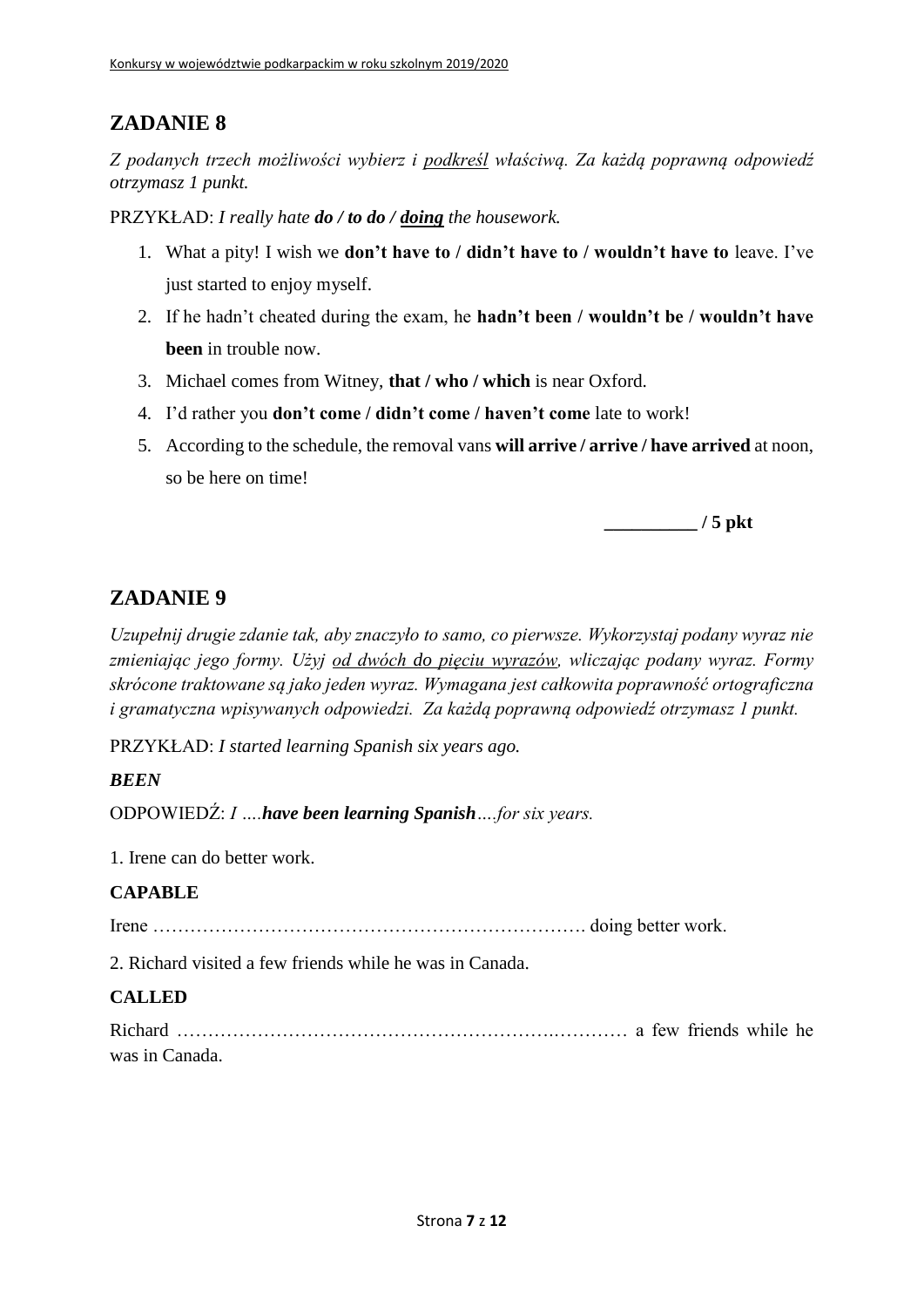| 3. Your car was cheaper than mine.                                                                       |
|----------------------------------------------------------------------------------------------------------|
| <b>COST</b>                                                                                              |
|                                                                                                          |
| 4. It was unnecessary for you to come early today, but since you are here, I will find you some<br>work. |
| <b>HAVE</b>                                                                                              |
| since you are here, I will find you some work.                                                           |
| 5. The weather is fine, but my flowers haven't come out yet.                                             |
| OF                                                                                                       |
| weather.                                                                                                 |
| 6. I put the juice in the fridge because I wanted it to get cold.                                        |
| <b>WOULD</b>                                                                                             |
|                                                                                                          |
| 7. Excuse me, is somebody serving you, madam?                                                            |
| <b>ARE</b>                                                                                               |
|                                                                                                          |
| 8. People think that an apple a day is good for you.                                                     |
| TO                                                                                                       |
| for you.                                                                                                 |
| 9. What a pity we ate all the pancakes.                                                                  |
| <b>WISH</b>                                                                                              |
|                                                                                                          |
| 10. Their thirtieth wedding anniversary is at the end of next year.                                      |
| <b>FOR</b>                                                                                               |
| thirty years.                                                                                            |
| ./10 pkt                                                                                                 |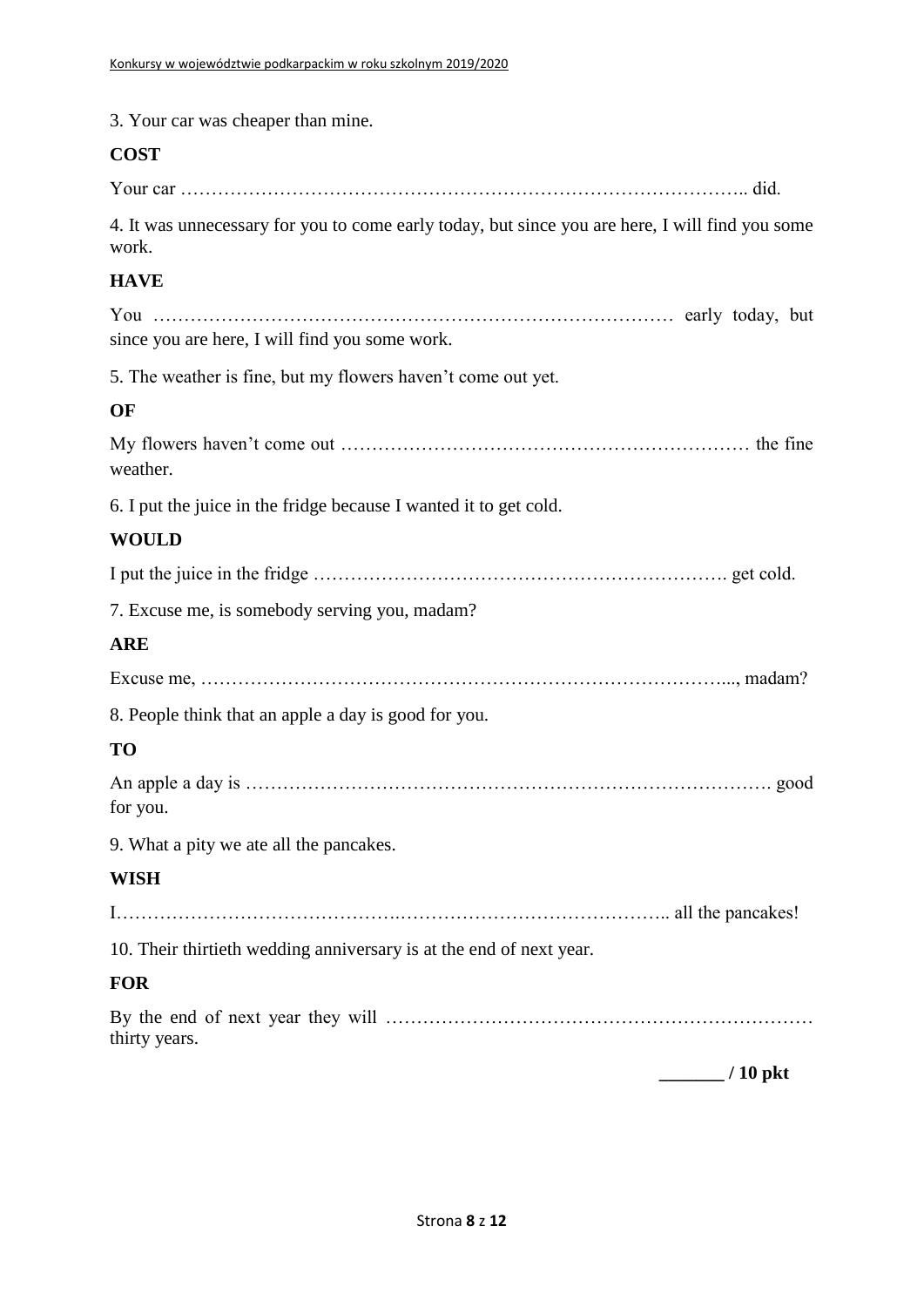*Uzupełnij zdania, wykorzystując podane w nawiasach wyrazy w odpowiedniej formie. Aby otrzymać zdania logicznie i gramatycznie poprawne, należy też dodać wszystkie niezbędne elementy. Nie należy zmieniać kolejności podanych wyrazów. Wymagana jest całkowita poprawność ortograficzna i gramatyczna wpisywanych odpowiedzi. Za każdą poprawną odpowiedź otrzymasz 1 punkt.*

PRZYKŁAD: *It's (bad / hotel) ……………………………….. I've ever stayed in.* ODPOWIEDŹ: *the worst hotel* 1. **(Neither / two buses / run)** ……………………………………………….. to the destination Jessica would like to reach. 2. I'm sure **(Jack / not leave)** ...................................................................... home yet. 3. Yesterday Sue **(congratulate / Tom / pass)** ……………………………………………… his driving test. 4. '……………………………………………… **(stay)** at home, shall we? It's raining heavily' 5. Joe has bought a new motorbike **(despite / have)** ……………………………….…………. financial problems 6. This time next week **(I / lie)** ……………………………………… on the beach in Spain. 7. While the suspects **(follow / by)** ........................................................................... the police, another accident took place in the city centre. 8. If only **(Mark / come)** ………………………………………………to your party last week. I really hoped to have a word with him. 9. If **(Graham / not lose)** ………………………………………………….. his watch, he wouldn't have missed his plane. 10. Could you tell me **(this train / go)** ………………………………………………………… to Gatwick Airport?

**\_\_\_\_\_\_\_ / 10 pkt**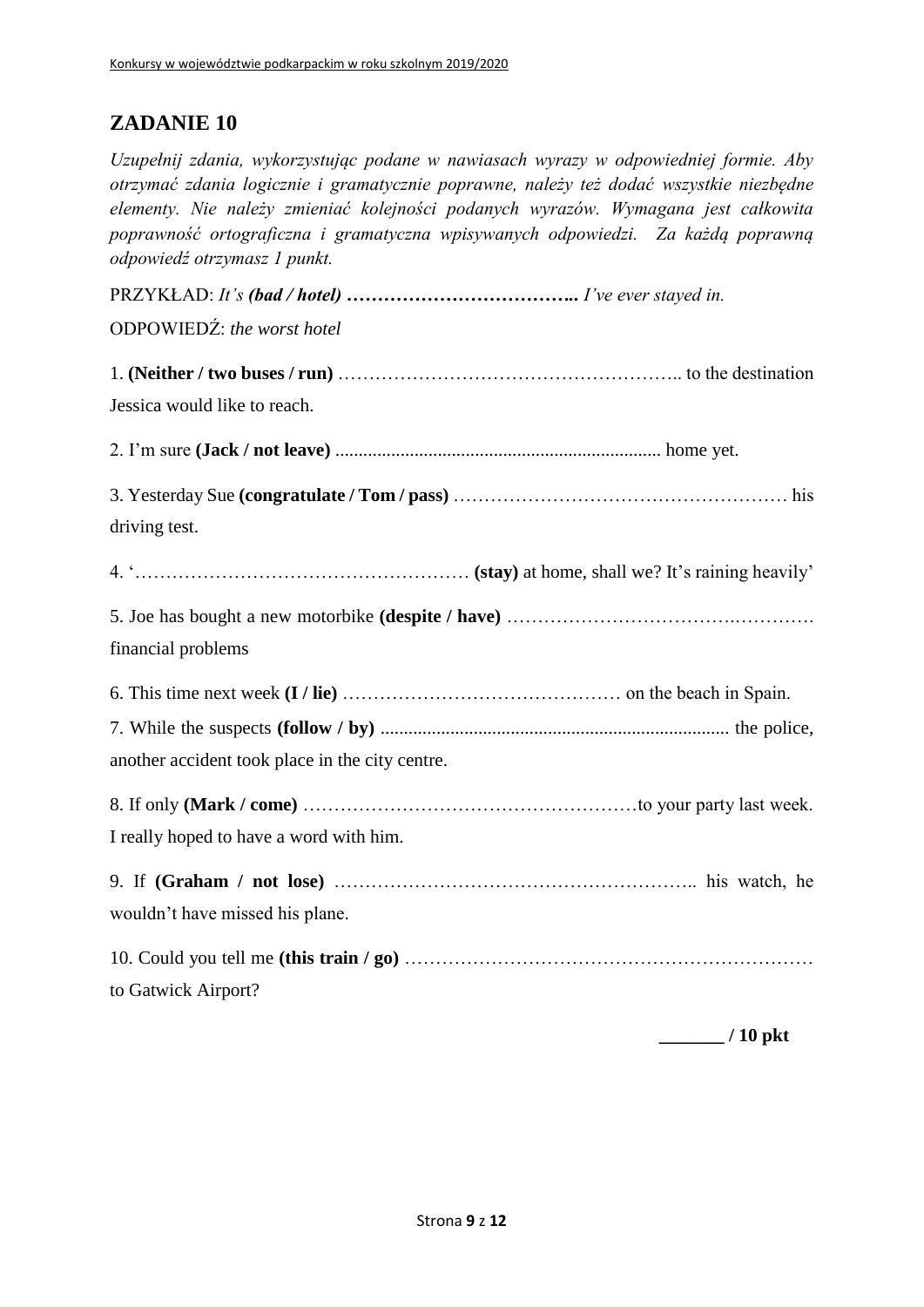*Uzupełnij każde z poniższych zdań dotyczących Nowego Jorku. Liczba kresek odpowiada liczbie liter w brakującym wyrazie. Pierwsza litera brakującego słowa została podana. Wymagana jest całkowita poprawność ortograficzna wpisywanych odpowiedzi. Za każdą poprawną odpowiedź otrzymasz 1 punkt.*

- 1. New York has five boroughs: Manhattan, Brooklyn, the Bronx, Queens, and
	- **S \_\_ \_\_ \_\_ \_\_ \_\_ I \_\_ \_\_ \_\_ \_\_ \_\_.**
- 2. In 1609, Henry  $H \_$   $\_\_$   $\_\_$   $\_\_$   $\_\_$  came up the river to Manhattan.
- 3. The War of  $I_{\text{max}} = 1$  and  $I_{\text{max}} = 1$  and  $I_{\text{max}} = 1$  and  $I_{\text{max}} = 1$  from 1775 to 1783 was between the British and North America.
- 4. Barnes and Noble on **F**<sub>\_\_</sub> \_\_ \_\_ Avenue has more than three million books.
- 5. At Christmas you can go skating at the  $\mathbf{R}$  \_\_ \_ \_ \_ \_ \_ \_ \_ \_ \_ \_ Center.

**\_\_\_\_\_\_\_\_ / 5 pkt**

### **ZADANIE 12**

*Zaznacz, które zdania (1-5) są prawdziwe (True), a które fałszywe (False), wpisując odpowiednio literę T lub F przy każdym zdaniu. Za każdą poprawną odpowiedź otrzymasz 1 punkt.*

- 1. Grand Central Terminal has a beautiful ceiling with 2,500 windows. ………….
- 2. The first immigrants came to New York from Germany and France. ………….
- 3. The St. Patrick's Day Parade is the longest and oldest of all the New York parades.
- 4. The NewYork Film Festival is at the end of October and lasts two weeks. ………….
- 5. New York has 6,500 miles of streets. ………….

**\_\_\_\_\_\_\_\_ / 5 pkt**

### **ZADANIE 13**

*Udziel odpowiedzi na podane pytania. Za każdą poprawną odpowiedź otrzymasz 1 punkt.*

1. How many cities are there in the state of New York?

…………………………………………………………………………………………

2. What is the nickname of the New York State?

…………………………………………………………………………………………

3. What is the capital city of the New York State?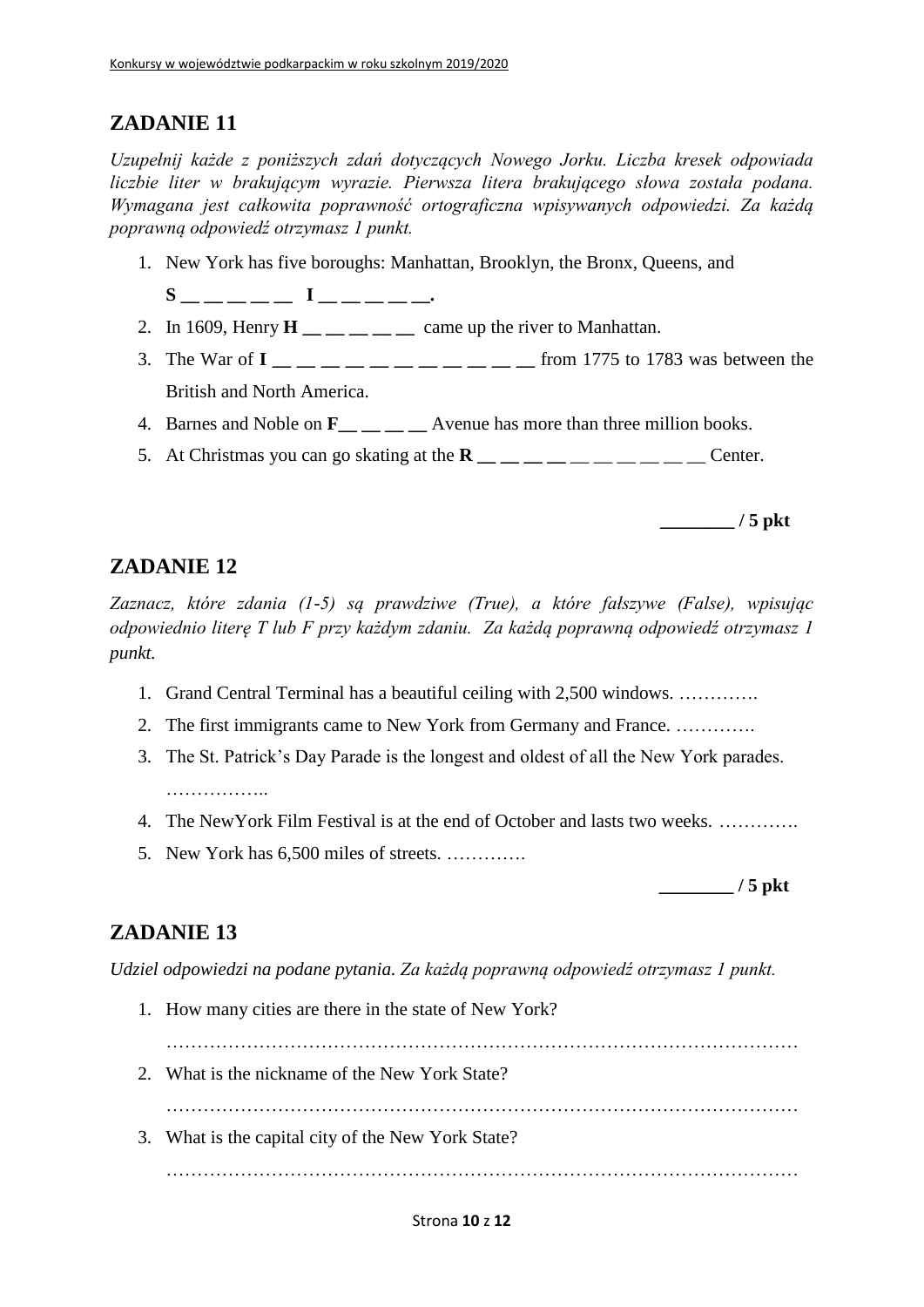4. What was the name of the buildings attacked and destroyed on September 11<sup>th</sup> 2001? ………………………………………………………………………………………… 5. What is the colour of the New York State flag? ………………………………………………………………………………………… 6. What was the gateway through which millions of immigrants came to the USA from 1892 to 1954? ………………………………………………………………………………………… 7. What was the previous name of New York? ………………………………………………………………………………………… 8. Which newspaper did Alexander Hamilton establish? ………………………………………………………………………………………… 9. What is the New York State animal symbol? ………………………………………………………………………………………… 10. What symbol of hope, which was a French gift, can be seen in New York Harbor? …………………………………………………………………………………………

**\_\_\_\_\_\_ / 10**